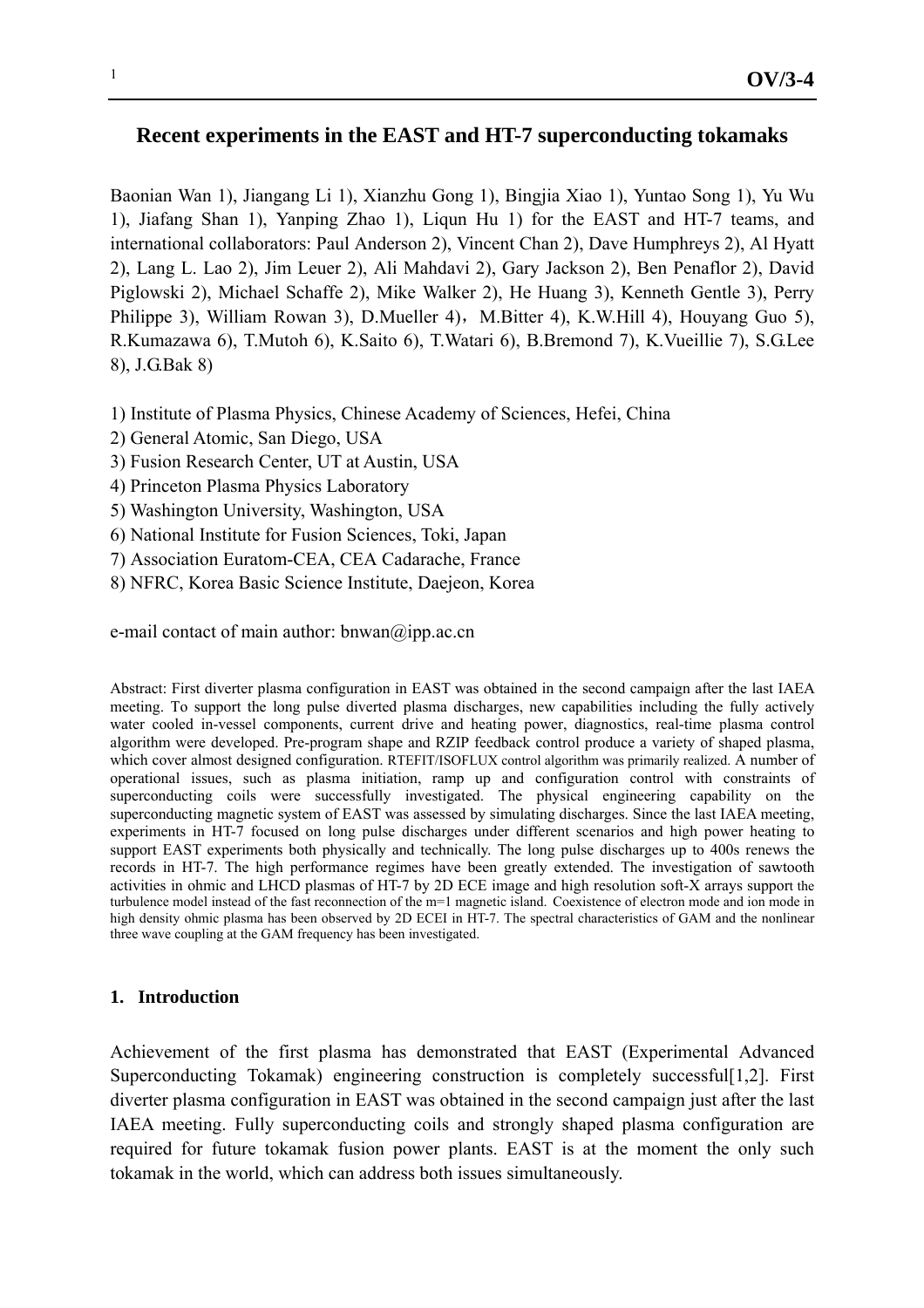EAST is presently equipped with actively cooled plasma facing components (PFCs) and with 8~10MW radio frequency (RF) heating and current drive systems in next 2 years and 4MW neutral beam injection system in 3~4 years. It is currently a unique facility to explore some of critical issues relating to steady-state operation with the shaped plasma cross-section. It could become a good test bench, especially regarding the technology of steady-state diverter control and physics of long pulse operation with non-inductive current drive and experience achievement of full superconducting machine operation.

The institute of plasma physics, Chinese Academy of Sciences (IPP/CAS or ASIPP) has EAST as new project and simultaneous the HT-7 superconducting tokamak in operation. Significant progress has been achieved both in the EAST construction/operation and the HT-7 experiments with many contributions from broad international collaboration. In last few years, HT-7 experiments were strongly oriented to support the EAST project both physically and technically[3,4]. HT-7 is still a good machine for some of specific physical investigations, particularly, long pulse discharges, edge plasma turbulence, etc. Experience and experiment from the HT-7 operation become one important part of the EAST basis and certainly speeds up the EAST procedure.

This paper will report the main progress of machine modification and operation on EAST and some experiments on HT-7. It is organized as follows: Section 2 describes the development of systems on EAST, mainly, the new in-vessel structure. The experimental progress with the new in-vessel structure is given in section 3. Some of the experimental results in HT-7 are reported in section 4 followed by a summary and near future plan in section 5.

# **2. Development of systems on EAST**

The first EAST plasma was achieved under the full metal PFCs condition[2]. EAST as a full superconducting tokamak is aimed for long pulse (60-1000s) high performance operation, which requires specific in-vessel structures and PFCs. It should be capable to handle the particle and heat fluxes through the plasma boundary to the wall in a variety of operation scenarios under steady-state condition, as well as to protect vacuum vessel and other components such as magnetic sensors, internal cryo-pump etc from direct plasma interaction. The in-vessel structure is a complicated integration of multi-systems as shown in Fig.1. They include the fully actively water cooled PFCs and their supporting structures, a full set of magnetic inductive sensors for machine operation and plasma control, the divertor cryopump, the actively water cooled internal coils for vertical stabilization control, divertor probe arrays, baking system and thermal coupler etc. The system of the actively cooled PFC is a key element in construction of the new in-vessel structure. Fig.2 shows the EAST in-vessel structure together with ICRF antenna and LHCD launcher after full construction. The geometry is designed as top–bottom symmetry to accommodate both double null or single null divertor configuration.

In the first stage of the machine operation, total heating and current drive power will be about  $8 \sim 10$ MW. But peak heat flux will not be more than 3.6MW/ $m<sup>2</sup>$  on the divertor plates from the B2-Eirene simulation based on typical EAST operation scenario. From economical and technical consideration, brazed tiles are not employed in the initial PFCs engineering instead of using bolted tiles. The PFCs consist of a plasma facing surface affixed to an actively cooled heat sink. All plasma facing surface are one kind of multi-element doped graphite materials[**5**].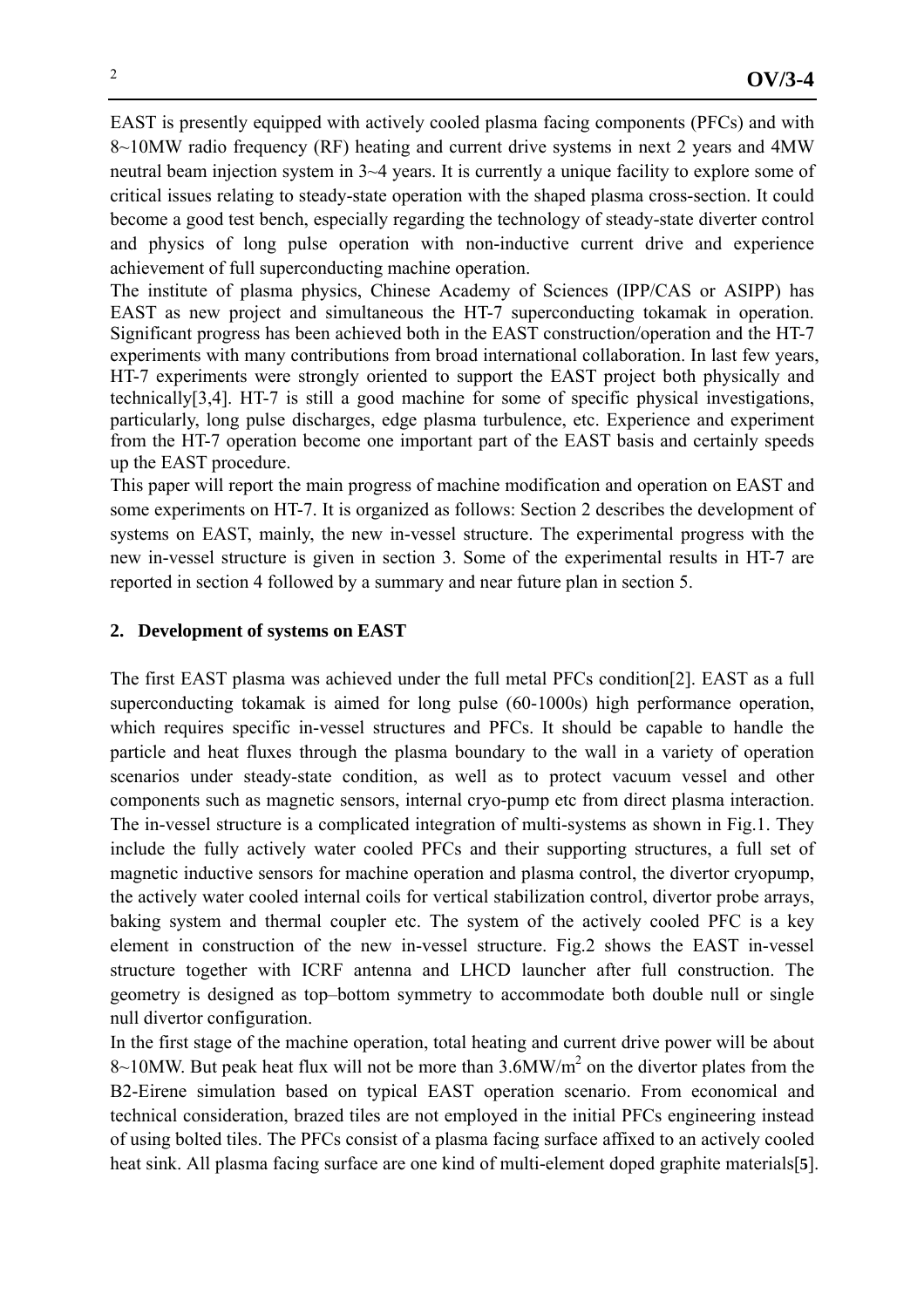The 15mm or 20mm (especially for divertor) thick graphite tiles are bolted to the copper alloy (CuCrZr) heat sink and retrained through the spring washers that allow limited deformation during thermal expansion. This mechanically restrained structure is used for all PFC system. It is the thermal conductance across the tile to heat sink interface that are very important for the performance of a bolted tile. A thin piece 0.38mm of graphite sheet is used between the tile and the heat sink to improve the thermal contact. Bolted structure should provide a minimum 0.2MPa average pressure over the contact area. Water-cooling channels are drilled holes directly along the 20mm thick heat sink plates. Such a structure with 2 t/h water mass flow rate for inner target, outer target and dome can maintain plasma facing surface temperature around 800°C under peak heat load up to 3.6MW/m<sup>2</sup>.



*Fig.1 Elevation view of EAST in-vessel struture* 



*Fig.2 Picture of in-vessel together with the ICRF antenna and LHCD launcher* 





The vertical targets and dome form a "V" shape and expect particles remain in this region to help distribute heat load uniform on divertor plates. Two gaps between inner, outer target and dome were provided with total 180m3/s gas conductance for particle and impurity exhaust by cryopump. Other PFCs except the divertor region have the same structure but with lower cooling capability and allow maximum heat load  $0.5MW/m<sup>2</sup>$ . The passive stabilizer is placed on the outer radius of the plasma above and below midplane. The thickness of the stabilizer is 30mm copper alloy with carbon tiles for protection and coolant channels for cooling. All PFCs were divided into 16 modules in toroidal direction, respectively. They can be taken in and out from vacuum vessel horizontal ports, and easy for maintaining and modifying. The PFCs modules have some flexibility relative to the vacuum vessel in order to reduce the magnitude of the differential thermal expansion loads that can occur both during operation and 350℃ baking conditions. Halo current considered 50% of plasma current and its toroidal asymmetry factor is 2.

In-vessel coils and cryopump are installed behind first wall and divertor plates to avoid facing plasma directly and fixed to vacuum vessel wall. The divertor design features in-vessel cryopump located in a plenum under the outer divertor plate and passive stabilizer, which is near the gap between the doom target and outer target. It provides pumping speed  $> 15 \text{m}^3/\text{s}$ . The pump is continuous tubes with slot open to vacuum vessel wall and are supported by flexible supports (Fig.3). Other components including the 4 DC glow discharge anodes and 2 RF conditioning antenna were also installed for wall conditioning. The thermal couplers are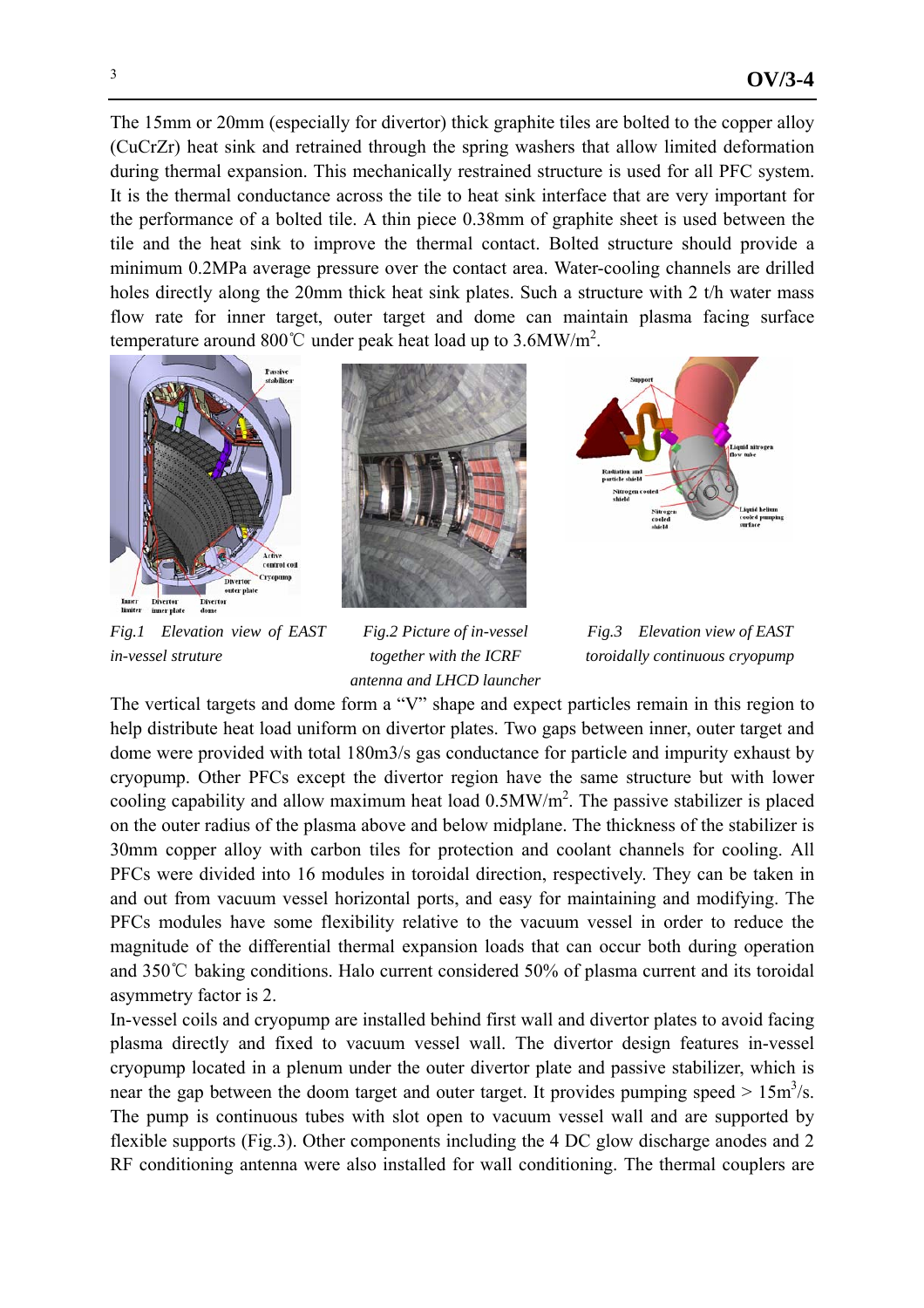embed in the graphite titles of the liner, limiter and diverter plates for machine operation and wall conditioning. Two movable molybdenum limiters have been installed, which allow radial movement from 2.26m to 2.42m.

Magnetic measurements consist of: 3 Rogowiski coils in vacuum chamber for plasma current and two outside the vessel including the vessel current, 2\*37 flux loops, 3\*39 probe arrays, 2 Mirrov coil arrays along poloidal direction and a 20 coil array in toroidal direction, 2 sets of diamagnetic and compensation coils, 8 Rogowiski coils surround the support legs for halo current, 4 sets of poloidal saddle coils arrays sysmetric located at 4 toroidal positions. These magnetic sensors provide sufficient information for machine operation, plasma control and physics analysis. Two Langmuir probe and mach probe arrays were installed in top and bottom divertor plates and dome respectively. There is a single channel laser interferometer with the vertical sight line at  $R = 1.9$  m, which provide a line integrated density and is used also for density feedback control. Two visible CCD camera look at plasma in tangential sight line to monitor plasma discharges. Additional 20 diagnostics installed presently can provide measurements of electron/ion temperatures, surface temperature of the liner or diverter plates, radiation power, and information of soft-X ray, visible to near UV radiation of impurities,  $H_{\alpha}$ radiation etc. Hard-X ray and neutron flux measurements are also available for LHCD experiments and monitoring the runaway electrons.

Plasma discharges are controlled by a plasma control system (PCS) built in collaboration with GA, which is similar to the PCS of DIII-D, but with new EAST features such as the coil current ramping rate limitations due to the eddy current heating on the superconducting cables, IC power supply command algorithms, etc. The RF systems at ICRF with 1.5MW, 30~110MHZ and at LHF with 2MW, 2.45GHz are available for heating and current drive experiments as well as wall conditioning and discharge pre-ionization.

#### **3. The first experiments with new PFCs**

EAST as a full superconducting tokamak has new features compared to conventional tokamak and also those tokamaks only with the toroidal superconducting coils. These issues, particularly, the limitation of current ramping rate in PF coils, relative weak coupling between plasma and PF coils, PF field penetration through the vacuum vessel and thermal shielding into the plasma etc affecting the machine operation have been discussed elsewhere[2]. The graphite wall with the vacuum chamber was baked up to nearly 300℃ and 200℃ continuous for about 10 days before the plasma discharges. However burn through mainly caused by out-gassing from the graphite titles caused difficulty for the further current ramping up after break down. To achieve reliable break down and plasma current ramping up, the machine was boronized by RF discharge, which was used as routine wall conditioning in HT-7. The working gas was hydrogen in 2007 and then switched to deuterium for recently campaign.

The experiments have firstly performed using pre-programming shape control (elongation and diverter) and feedback control for plasma position and current with the (copper) internal control coils (ICs) for vertical stabilization. The principal goal of this experiment was achieved with the appearance of stably controlled diverted plasmas with sufficient elongations and triangualarities as shown in Fig.4. To verify the shaping capabilities of the poloidal field system and vertical stabilization of ICs, highly shaped plasma at various configurations has been stably produced shown in Fig.4 and Fig.5. The full equilibrium reconstruction both by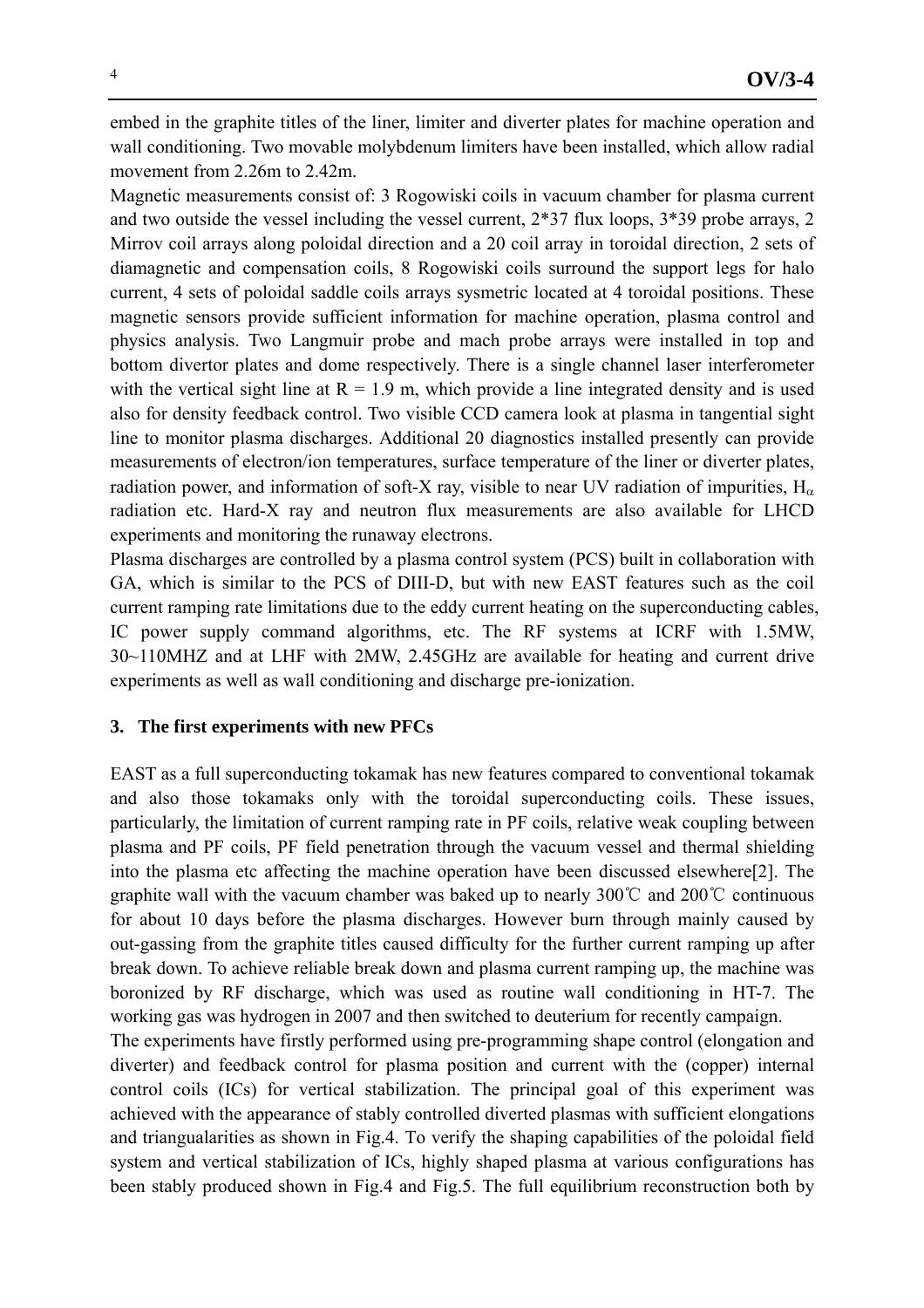EFIT(GA) and IPPEQ(ASIPP) identified the following configurations: double null configuration with kappa=1.9 and delta=0.50; top or bottom single null configurations with kappa=1.7 and delta=0.64, which almost covers all designed configuration in EAST. The discharges with plasma current ranged from 0.2~0.6MA, toroidal magnetic field from 2~3T show the confinement consistent with Neo-Alcator scaling for ohmic plasmas. Such experiments provide the basis for algorithm development and optimization of real time control of plasma shape.







*Fig.6 confinement scaling for* 

*Fig.4 Operation space for highly shaped plasma discharges* 

*Fig.5 Operation space for vertical stability* 

*ohmic plasma discharges*  Shot #8460



 $0.006$ <br> $0.004$ <br> $0.002$  $-0.001$  $-1.0$ <br>  $-2.0$ <br>  $-4.0$ <br>  $-6.0$ <br>  $-3.0$  $\hat{a}$ er X Zerror (cn 8.0<br>6.0<br>4.0<br>2.0  $\frac{1}{60}$ 



*Fig.7 Left: reference point for iso-flux control, right: plasma shape controlled by iso-flux from 3s* 

*Fig.8 main controlled parameters at the isoflux control algorithm* 

*Fig.9 delivered 800kW LHCD power for nearly full non-inductive current drive* 

Advanced steady-state tokamak plasma operation relies on the exact control of the plasma shape in order to get better coupling to the heating RF waves, protect divertor by exact control of the striking points. The full reconstruction of the equilibrium has be performed by using  $\text{eff}^{[6]}$  code routinely between shots. This kind of reconstruction was made to be real-time (RTEFIT) and sufficiently fast for the real-time shape control in DIII-D by using a fast loop and a slow loop calculations on separate CPUs. While RTEFIT has been done at a control cycle, the control reference points was determined at first. The flux difference between measured and pre-defined at the reference points were be controlled to be zero based on the called RTEFIT/ISOFLUX algorithm, which was firstly realized in DIII-D[7]. Under the collaboration with DIII-D, EAST also adapted DIII-D plasma control software system[8]. RTEFIT/ISOFLUX was primarily realized on EAST in 2008 summer campaign shown in Fig.7.

The control points were shown in cross symbol together with the plasma shape and flux surfaces as shown at the right of figure 7. The upmost and lowest points are the upper and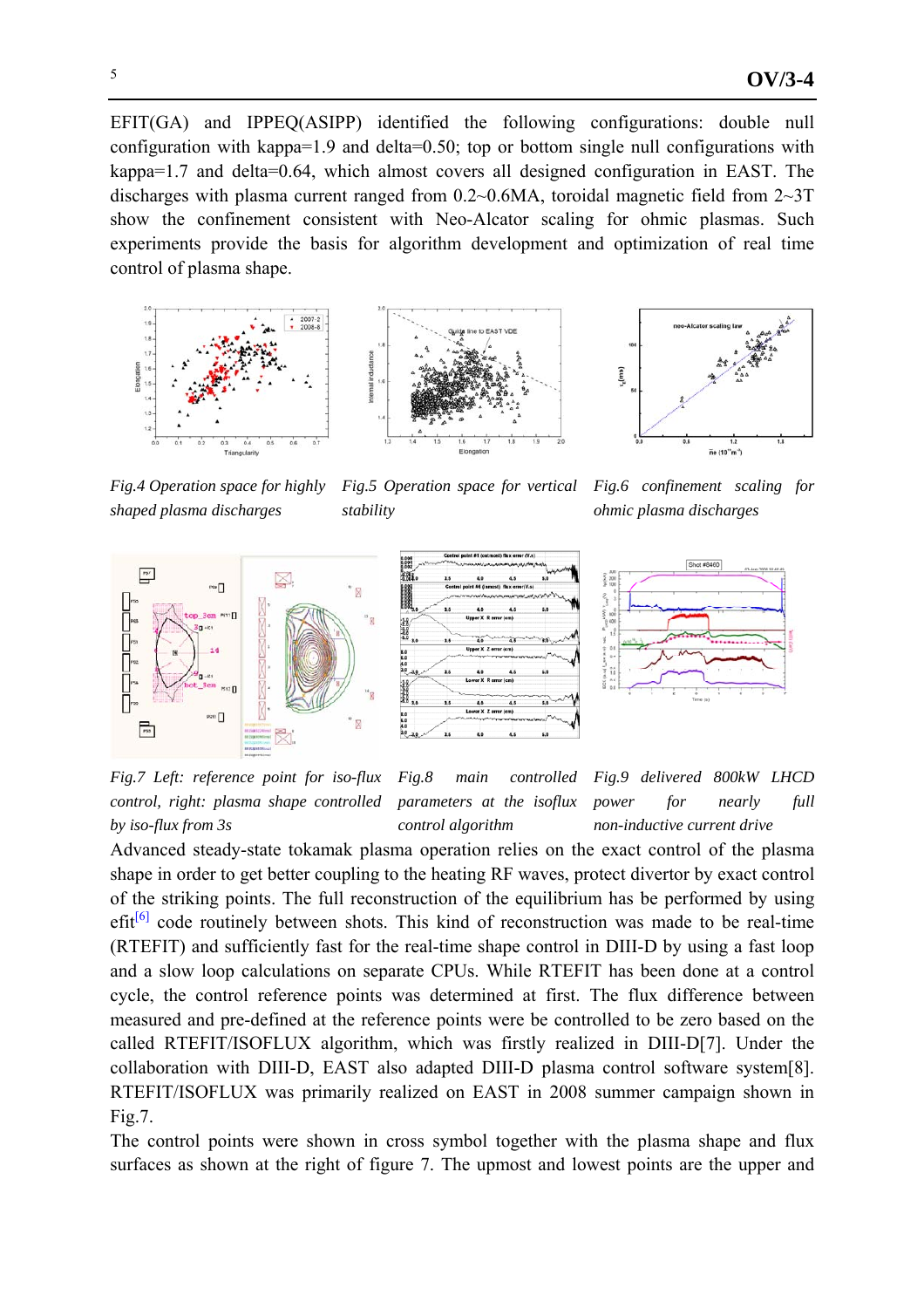lower X points, respectively. The other points in the figure were chosen in such a way to mainly control the inner gap by the inmost point, outer gap by the outmost point, the upper and lower triangularities by the other points. Figure 8 shows the main controlled parameters at the isoflux control algorithm. It can be seen that the flux errors were well controlled below 5 mill-Vs for most of the discharge time under shape control which started from 3 s. The X point position control is rather good for up X-point, but in the range of several centimeters for lower X-point. In order for X positions to be well controlled with much lower error, the shape control has to be sufficiently consistent with the fast vertical position control. This leaves to be fulfilled at the next experimental campaign.

The RF powers were applied in several aspects. The LHW was used for current drive both in sustaining plasma discharges and assisting the plasma start-up. The ICRF was mainly applied for pre-ionization for reliable plasma start-up and wall conditioning. Most of these experiments were performed by pre-programming control of plasma shape and feedback control of RZIp. The plasma shape and position were optimized to maximize the wave coupling into the plasma. Nearly 0.8MW LHW has been successfully delivered, from what about 0.65MW power has been coupled into the plasma shown in Fig.9. This power can almost sustain a fully non-inductive plasma discharge at Ip=250kA and line averaged density of  $\sim 1.5*10^{19}$  m<sup>-3</sup>. The current driving efficiency estimated from power scanning under this condition is about  $0.8*10^{19}$  Am<sup>-2</sup>W<sup>-1</sup> shown in Fig.10. It is double higher than the LHCD efficiency obtained in HT-7, but smaller than that in tore-supra mainly due to the lower volume averaged electron temperature in present experiments. The plasma discharges can be sustained over 20 seconds in such operation scenarios (Fig.11), which were mainly limited by unstable coupling due to pre-programming shape control and the power supply stability of klystrons inside the LHCD system.



*Fig.10 Normalized LHCD power vs variation of surface voltage* 

*Fig.11 Long pulse discharge sustained by LHCD for 22s* 



The new machine shows its unique features during experiments, which can address a number of important issues for ITER operation, such as plasma initiation, ramp up and control with constraints of superconducting coils. Very low plasma ramp rate of 0.12MA/s during start up phase have been obtained under a very well boronized wall condition. Such low ramping rate led to operation of the PF coils and power supplies in the region far from their limits. However, plasma current ramping with such low rate couldn't be always reliable due to burn through at low temperature. LHCD applied at plasma start up phase can significantly reduce the current ramping rate in PF coils or voltage applied at PF coils for the same plasma current ramping rate. This operation mode, on one hand, minimized the heat deposition on the PF coils caused by AC losses, and hence, increases safety of machine operation. On another hand,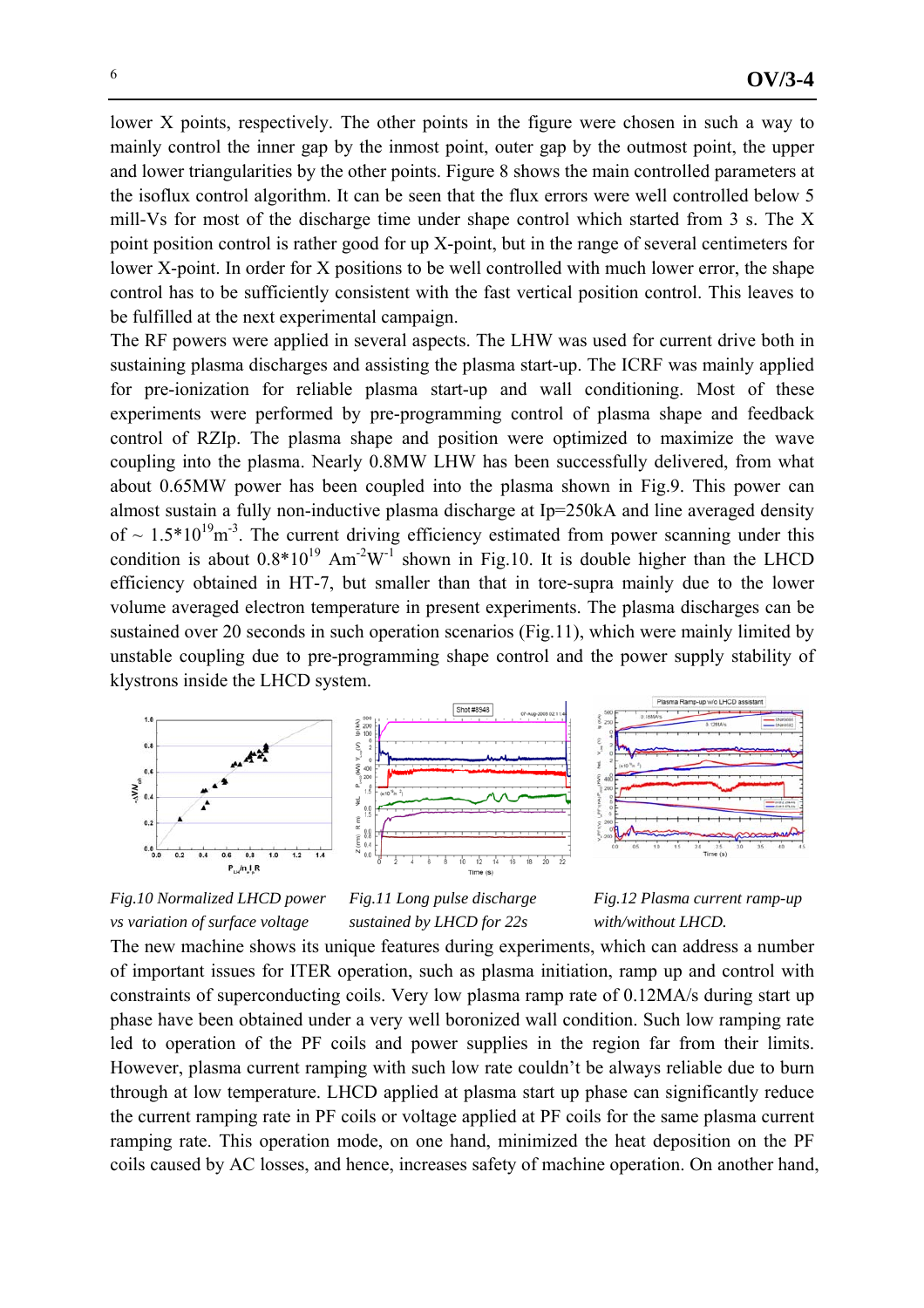it allows better plasma control, particularly, during shaping phase due to the larger voltage regulation margin of PF power supply. Typical results with and without LHCD start up assistants are compared in Fig. 12.

In instance of frequent variation of the plasma performance such as large ELM burst, monster sawteeth, etc, the control demands quick response of the PF currents to maintain the plasma equilibrium and keep the configuration. The continuous heat deposition on the coils can limit the pulse length of the discharge when the magnet temperature rises to the marginal value. Therefore, effects of plasma discharge and operation scenarios on the superconducting magnets, particularly on poloidal magnetic system and cryogenic system, are constrains for future steady-state machine operation. These issues have been investigated by simulating discharges or during plasma discharges. Plasma disruption seems not be a direct safety constrain for the superconducting PF coils due to the strong shielding effect from the vacuum vessel. But such algorithm has to be adopted in controlling the PF current ramping down rate after termination of the plasma discharge to avoid higher thermal load on the magnets and cryogenic system. The energy deposition on TF coils, TF cases and PF coils due to the AC losses caused by varying PF currents has been investigated at different current ramping rates for duration up to 620s. Figure 13 the outlet temperature rise of the CS during the excitation at constant rate of 1kA/s. The temperature rise seems to be saturated for sufficient excitation duration and is still below the safety margin of 1K. The results showed that the capability of the cryogenic system is sufficient to keep the magnet temperature and coolant helium pressure much lower than the marginal values if the current varying rates in PF coils do not exceed the designed specification. The details for the safety operation for the superconducting magnets will be discussed elsewhere [9].



*Fig. 13 Outlet temperature rise of CS at exciation rate of 1kA/s Fig.14 Repeatable long pulse discharges for 400s* 

*Fig.15 Surface temperature of belt limiter in the high field side.* 

## **4. Experiments in HT-7**

Since the last IAEA meeting, experiments in the HT-7 tokamak focused on long pulse discharges under different scenarios and high power heating to support EAST experiments both physically and technically. To meet the long pulse operation requirements, several systems around HT-7 were modified. The poloidal control algorithm was developed based on real time magnetic equilibrium reconstruction with the improved magnetic diagnostics. New heat sink technology and material were adopted to replace the belt limiter at high field side, which validates and supports construction of the EAST in-vessel components.

The long pulse experiment was performed by driving the plasma current fully non-inductively through the use of LHCD, which was realized in two different scenarios. The first one is via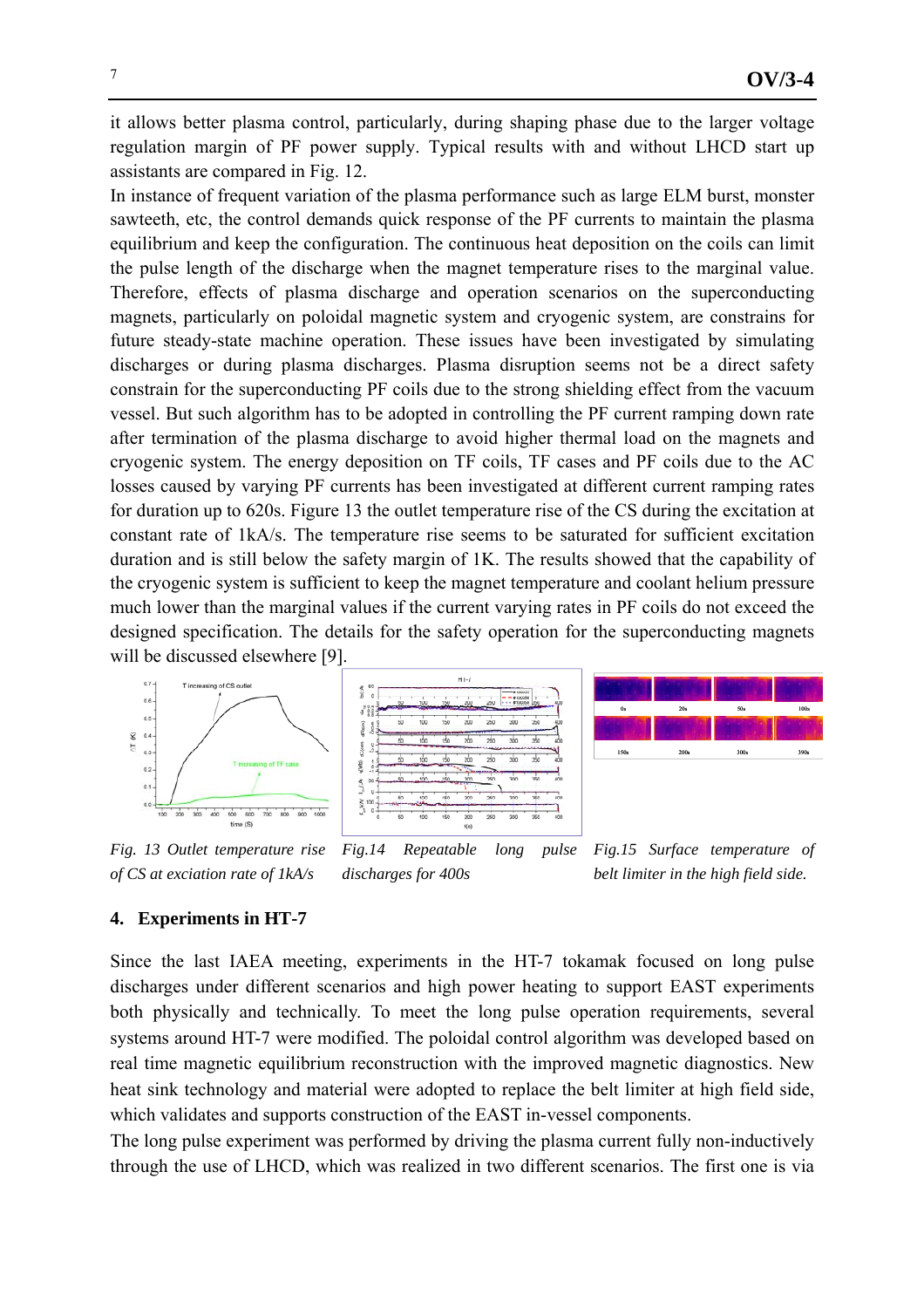feedback control of the magnetic swing flux of the transformer at a constant. The second way is so-called transformer-less discharges, which was realized by over current drive up to reversed saturation of the transformer and then switch off the current in the central solenoid. Experimental observation indicates that the photon temperature and cut-off energy of supra thermal electrons are smaller in the transformer-less discharges than in the first scenarios. These techniques has been used successfully to sustain the plasma discharges for 400s at Ip~50 kA shown in Fig 14, which is the new record in HT-7. The experiments indicate the success of the new built belt limiter and also suggests important role of supra thermal electrons on the heat load at the limiter as shown in Fig.15.

The operation scenario, which combines LHW and IBW, was optimized to achieve high current drive efficient and high plasma performance for long pulse operation. The current drive efficient with the combination of two waves was investigated and was 10~20% higher than LHCD only. Both duration of discharges and injected current drive and heating power in this scenario have been greatly extended to 10s and 1.5MW compared to previous experiments of 8s and 1.0MW respectively.

Sawtooth oscillation is one of the most important MHD instabilities in tokamaks. Recently, progress has been achieved by newly developed 2D ECEI and high-resolution soft-x-ray multi-arrays to verify new models[10,11]. There are developed 5 high-resolution soft-x-ray arrays and a 2D ECEI system 8(radial)x16(vertical) channels on HT-7 for investigation of sawtooth activities and temperature turbulence. Resolution of ECEI for each pixel is about 1cm(radial) x 1.1cm(vertical) . The time resolution is about 4 microseconds and the system noise to signal level is about 1%. The high-resolution soft-x-ray arrays locate in one poloidal cross section with different poloidal view angles, and each array have 46 channels, covering the whole plasma region.

Islands coalescence is observed before reconnection during m=1 sawtooth crash by the 2D ECEI system. The experiments are under pure ohmic discharge with toroidal magnetic field Bt=1.9T, plasma current Ip=170kA, central line-averaged density of  $2.4 \times 10^{19}$ /m<sup>3</sup> and edge safety factor qa~3.3. The poloidal beta is about  $\beta_n \sim 0.16$ .

A representative view of the sequence of 2D ECEI images during the reconnection process is provided in Fig 16. In the top of the figure, a time history of the temperature fluctuation measured by one of the 128 channels (inter) illustrates the typical precursor oscillations and crash procession. The reconnection happened on the  $q=1$  radius in the LFS makes the magnetic field line open. As a result, the heat flow escape to the outside of the inversion radius collectively. Similarly, magnetic reconnection is also found by 2D image in the HFS. The character of magnetic reconnection near inversion radius during sawtooth oscillation is analogous to that observed on TEXTOR [10].

Fig. 17 shows the evolution of  $m=2$  islands coalescence in  $q\sim1$  surface during precursor phase of sawtooth. The first island rotates anticlockwise passing through the diagnostic region in the frame 1 and 2. The island still stays above the diagnostic region for some unknown reasons in the subsequent frame 3, while simultaneously another island rotates into the diagnostic region below. The two islands reconnect near the mid-plane in only about 10 microseconds as typically shown during the frame 3 and 4 and finally, the two islands coalesce into one island as m=1 mode in the frame 5. After the formation of the m=1 island, the heat in the core escape to the outside of the inversion radius during sawtooth crash during the frame 6 to 8.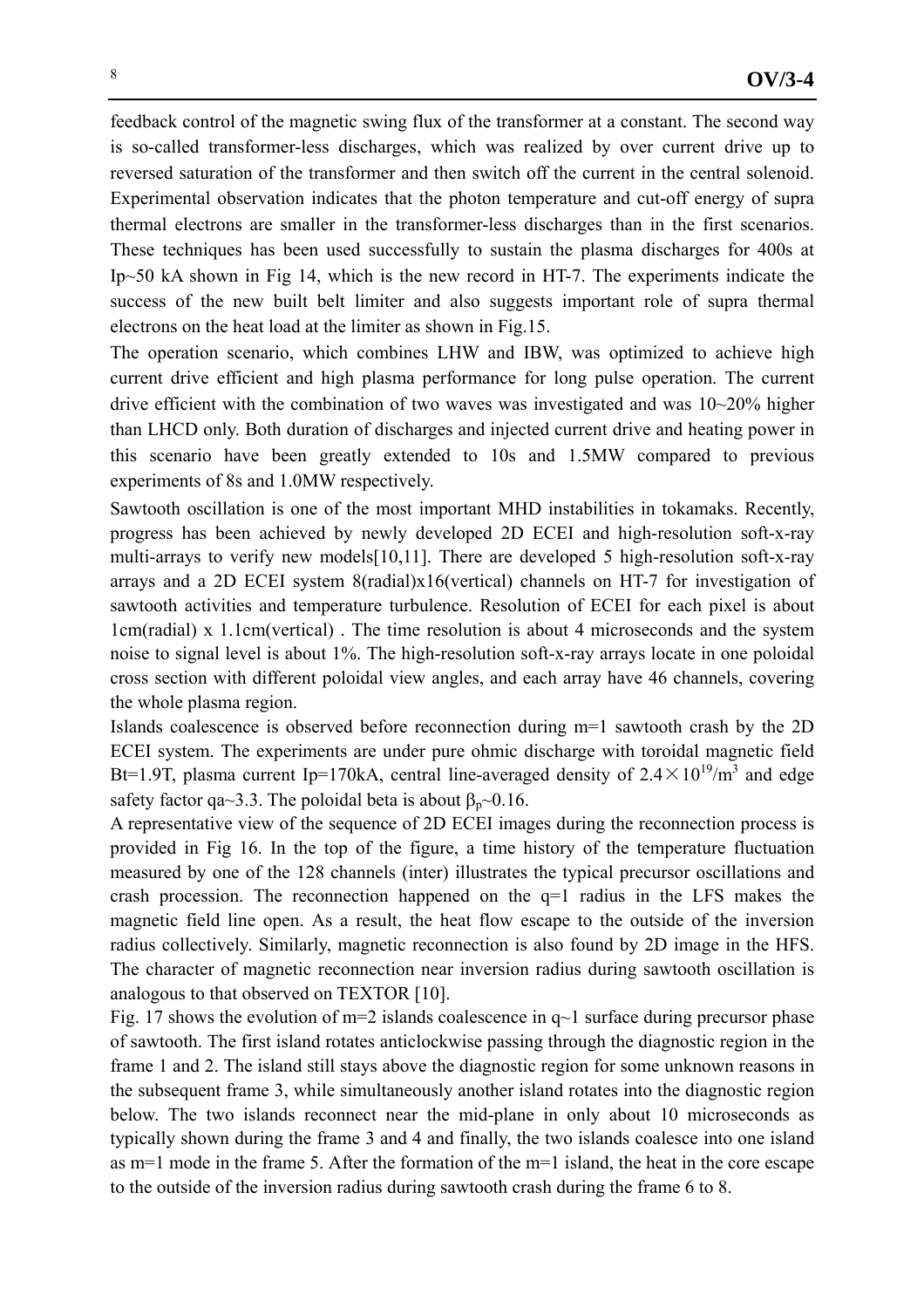

*Fig 16. The 2D image of temperature fluctuation evolution during the reconnection process (Low field side). The inversion radius shown as the white line is determined from the assumption that fluctuation is most quiet near the inversion radius.(#93513, about 537ms)* 



*Fig 17. The evolution of m=2 mode islands coalescence before sawtooth crash. (#93513, about 525ms)* 

The ECEI presents clearly the charateristics of the temperature fluctuation during the sawtooth crash phase. However, the observation is limited by a relatively small spatial region. Tomography of high-resolution soft-x-ray arrays can give the sawtooth crash structure. The Fourier-Bessel inversion method is used in the reconstruction by choosing M=2-3 and L=6-8  $[11]$ . In order to present a clear picture of the crash, the sawtooth activity in Lower Hybrid Current Driven (LHCD) plasma is analyzed due to the large fluctuating amplitude (20-30% of the total emission in the central sightline) for distinguishing the crash and precursor stage. In order to obtain the picture of variation of the plasma pressure (hence heat flow) due to sawtooth oscillations, Singular Value Decomposition (SVD) technique is employed to extract the perturbative components from the total signals. The reconstruction of the mode structure with perturbation signals, which reflects the variations of the plasma pressure caused by the oscillations in plasmas, is more reliable.



*Fig.18. Reconstructed sawtooth crash picture by topography. The top row shows the evolution of the soft-x-ray signals. The middle row is topography from total signals, and the bottom row is the contour plot of the reconstructed perturbation signals extracted by SVD method.* 



*Fig.19. Reconstructed soft-x-ray profile during sawtooth crash by topography. The top frames are reconsturcted from total signals and the bottom frames from perturbative signals.* 



*Fig.20. Reconstructed soft-x-ray profile during sawtooth crash by topography. The heat flow transfer across both the two x points of the m=2 island can be identified in the bottom frame.*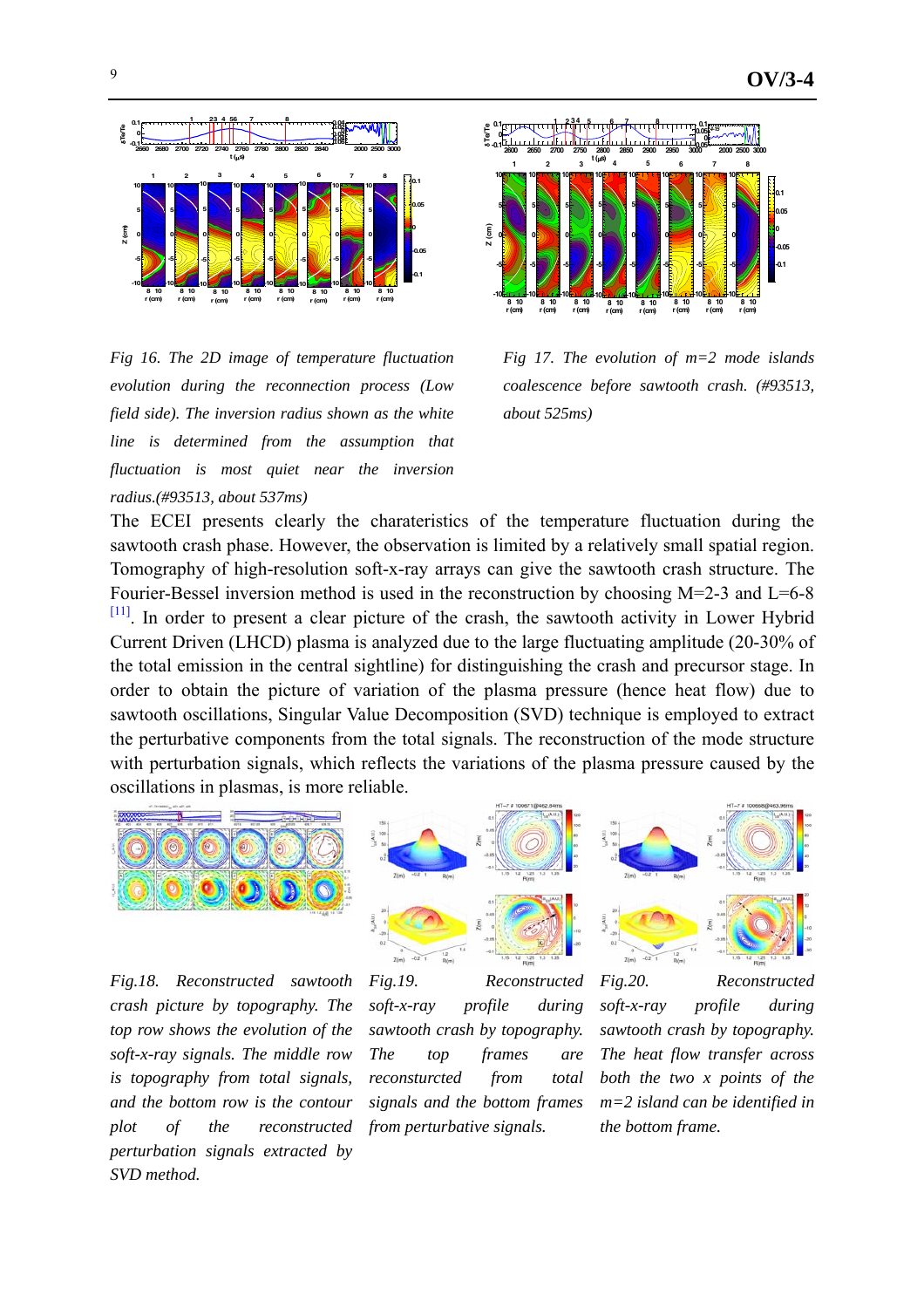By using this method, the reconstructed sawtooth crash process from perturbation signals of a sawtooth crash is shown in the bottom frames in Fig. 18. It shows that, a large heat flow transfer across the x point of (both the m=1 and m=2) islands (C-E) and then the transferred energy gradually spreads poloidally over the peripheral region near the q=1 surface (E-F), while the reconstructed sawtooth crash process from total signals, as shown in the middle frames in Fig. 18, seems to be consistent with the Kadomtsev's model, which was also concluded in Ref [11]. The asymmetric heat flow can occur both in low field side and high field side, which is different from the observations in high β plasmas on TFTR [12]. The heat flow characteristics near the x point during sawtooth crash phase are consistent with the observations by 2D ECEI. Another type of sawtooth crash is shown in Fig. 19, where the heat flow transferring is not across the x point of the m=1 island instead of one of the x points of the m=2 magnetic islands (this mode is rather weak but can be identified). This suggests that the large m=1 component in the soft-x-ray signals is due to the large asymmetric heat flow during sawtooth crash phase rather than the abruptly increasing of the m=1 magnetic island. Another interesting result is shown in Fig. 20. The heat flow transfer across both the two x points of the m=2 magnetic islands, with a little asymmetry in low field side and high field side. In this example, the x point of the m=1 islands is overlapped with one of the o point of the m=2 magnetic islands, which can be identified by the asymmetry of the two o points of the m=2 magnetic islands. This result again demonstrates that the sawtooth crash is not caused by the fast reconnection of the m=1 magnetic island.

The observation above strongly suggests that the sawtooth crash is not caused by the fast reconnection of the m=1 magnetic island, while the picture is in agreement with the turbulence model[13]. For turbulence model, the large heat flow and hence the crash is the result of the fast energy and particle diffusion in the magnetic stochastic region around the separatrix of the magnetic islands.

Electron mode and ion mode coexist in high density ohmic plasma  $\overline{n}_e \ge 4.5 \times 10^{19} m^{-3}$  has been observed by 2D ECEI. The local wavenumber-frequency spectrum by two-points correlation technique are shown in Fig 21. The two modes are found coexist at  $r \sim 10$  cm in the low field side as well as at  $r \sim 13$ cm in the high field side (HFS). Ion temperature gradient mode in density fluctuation was observed by far-infrared (FIR) scattering and beam emission spectrum (BES), but has not been reported in the temperature fluctuation yet.



Since there are two windows located at the top of poloidal cross sections separated 120 degrees toroidally for the Langmuir probes, the long-distance correlational potential structure could be detected in poloidal and toroidal directions. The probe system in one window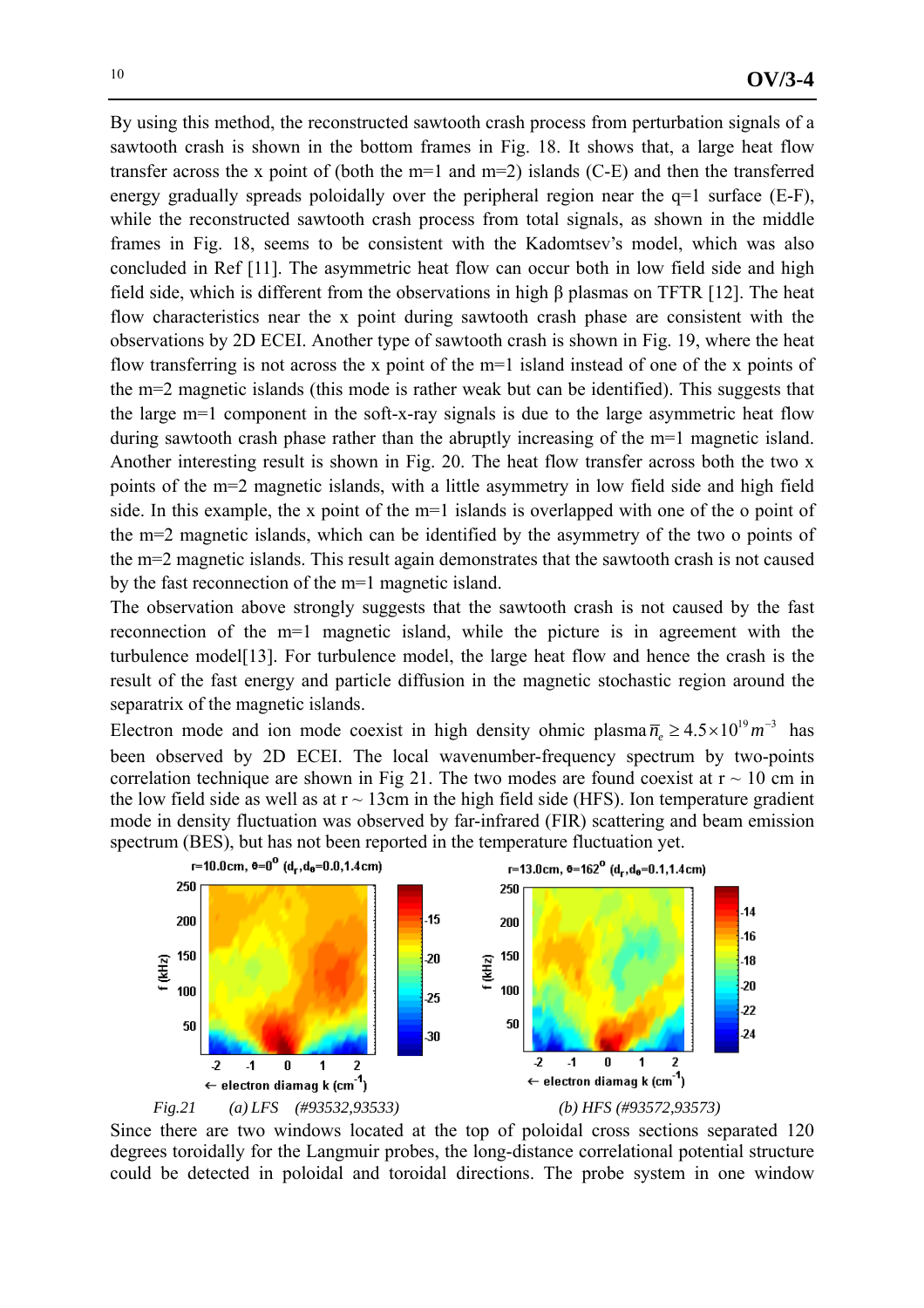consists of two arrays at a distance of 2cm. Another probe is a tri-probe measuring the local floating potential, electron temperature and density simultaneously. The experiments were carried out in high  $q_a$  (6.6~8.5) plasmas with line averaged density of  $1 \sim 2 \times 10^{19}$ /m<sup>3</sup>. The poloidal mode numbers and the toroidal mode numbers from the floating potential fluctuations have been calculated, as shown in Fig.22. The central frequencies of the GAM of the two shots are both 12kHz. The mode numbers from 1kHz to 12kHz are all below one.

The radial wavenumber-frequency spectrum  $S(k_r, f)$  of the GAM could be estimated by the step structure of the Langmuir probes, shown in Fig.23 from 1kHz to 12kHz. The spectral averaged wavenumber and spectral width are respectively  $\overline{k}_r = 0.83 cm^{-1}$  and  $\Delta k_r = 4.6 cm^{-1}$ , which corresponds to  $k_p \rho_i \sim 0.065$  and  $\Delta(k_p \rho_i) \sim 0.31$  (The positive direction of  $k_r$  is outward). This is in the range for the GAM expected by theory [14] and simulations[15] and consistence with the experimental results in other devices[16].



*Fig.22. Coherent coefficients and mode numbers between two floating potentials separated poloidally and toroidally Fig.23. Normalized S(k<sub>p</sub>, f) from 1kHz to 12kHz Fig.24. The squared self-bicoherence of floating potential* 

The squared self-bicoherence is calculated, as shown in Fig.24. Only the first quadrant is plotted because of the symmetry. The value of the tri-wave group  $(f_1, f_{GAM}, f_1+f_{GAM})$  is higher than others, indicating the nonlinear three wave coupling exists at the GAM frequency. This is similar to other experimental results except the values are somewhat smaller, which may be caused by the turbulence situation in this low discharge current.

## 5. **Summary and near future plan**

Since last IAEA meeting, significant progress in construction of the fully actively water-cooled in-vessel components and control in obtaining highly shaped plasma has been made on EAST. The primary achievements, particularly, the experiences from last two years provide us confidence that the highly shaped plasma with relevant performance could be sustained by RF powers for long duration, although significant improvements are needed for reliable machine operation and effective experiments.

Presently, a 2MW lower hybrid current drive system at 2.45GHz and a 1.5MW ICRF system at 30-110MHz are in operation. A new 4.5MW ICRF system at 25-70MHz will be available in 2009. The present LHCD system is planed to be upgraded to 4MW, where existing klystron of 100kW will be replaced by new klystron of 200kW. Capability of corresponding power supplies and water cooling etc will be expanded within next 2 years. The total heating and current drive power will be 10MW before end of 2010. This power is much higher than the H-mode threshold, which is about 4MW for standard EAST operation scenario at 1MA plasma current and toroidal field strength of 3.5T. The flexibilities of heating scenarios and current drive in controlling current density profile provide the possibilities to operate EAST in high performance regime with edge and/or internal transport barrier. A new proposal for a 4MW LHCD system at 4.6GHz and a 2~4MW neutral beam injection system at 50~80keV